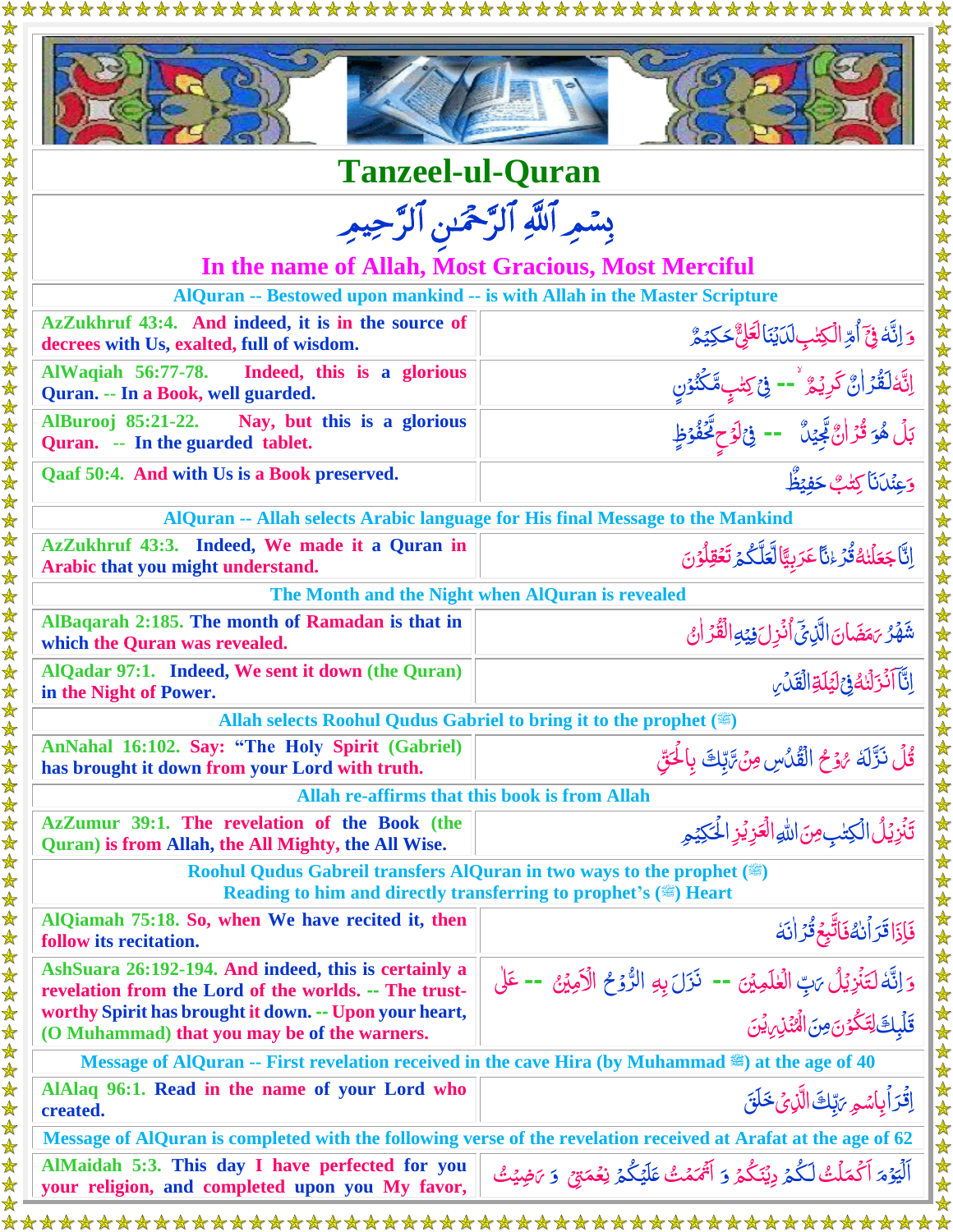| and have chosen for you AlIslam as religion.                                                                                                                                                                                                                                                                                                                                                                                                      | ة    لكُمُ الْإِسْلَامَدِيْنَا                                                                                                                                                                                                                                                                                   |  |
|---------------------------------------------------------------------------------------------------------------------------------------------------------------------------------------------------------------------------------------------------------------------------------------------------------------------------------------------------------------------------------------------------------------------------------------------------|------------------------------------------------------------------------------------------------------------------------------------------------------------------------------------------------------------------------------------------------------------------------------------------------------------------|--|
| Messenger of Allah (Muhammad .) reciting AlQuran to the people                                                                                                                                                                                                                                                                                                                                                                                    |                                                                                                                                                                                                                                                                                                                  |  |
| AlBayyanah 98:2-3.<br>A Messenger from Allah,<br>reciting purified pages (of Scripture). -- Within it<br>are writings (decrees), straight.                                                                                                                                                                                                                                                                                                        | جَسُوۡلَّ مِّنَ اللَّهِ يَتَٰلُوۡ اصْحُفَّاۤ مُّطَهَّرَةً ۚ -- فِيۡهَا كُتُبٌ قَيِّمَةٌ                                                                                                                                                                                                                          |  |
| <b>AlQuran is the Best Statement and the Revelation from Allah</b>                                                                                                                                                                                                                                                                                                                                                                                |                                                                                                                                                                                                                                                                                                                  |  |
| Allah has sent down the best<br><b>AzZumur</b> 39:23.<br>statement, a Book (the Quran), its parts resembling<br>each other, repeating. Shiver from it the skins of<br>those who fear their Lord (when they hear it). Then<br>soften their skins and their hearts at the<br>remembrance of Allah. That is the guidance of<br>Allah, He guides therewith whom He wills. And<br>whomever Allah sends astray, then for him there is<br>not any guide. | ٱللَّهْ نَزَّلَ ٱحۡسَنَ الۡحَالِمَٰنِى كِتَٰبَاۚ مُّتَشَابِهَاۢ مَّثَانِيٓ ۚ تَقۡشَعِرُّ مِنۡهُ جُلُوۡدُ الَّذِيۡنَ<br>يَخْشَوْنَ يَهْهُمْ ثُمَّ تَلِيْنُ جُلُوۡدُهُمۡ وَقُلُوۡبُهُمۡ إِلَىٰ ذِكۡرِ اللَّهِ ۚ ذَٰلِكَ<br>هُدَى اللهِ يَهْدِيُ بِهِ مَنْ يَّشَأَءُ ۙ وَ مَنْ يُّفْلِلِ اللهُ فَمَا لَةَمِنْ هَادِ |  |
| <b>Purpose of AlQuran – Worship Allah with Sincerity</b>                                                                                                                                                                                                                                                                                                                                                                                          |                                                                                                                                                                                                                                                                                                                  |  |
| AzZumur 39:2. Indeed, We sent down the Book (the<br>Quran) to you with truth. So worship Allah, being<br>sincere to Him in faith.                                                                                                                                                                                                                                                                                                                 | إِنَّآَ لَزَلْنَآَ إِلَيْكَ الْكِتٰبَ بِالْحُقِّ فَاعْبُلِ اللَّهَ كُلِّطًا لَّهُ الدِّيْنَ                                                                                                                                                                                                                      |  |
|                                                                                                                                                                                                                                                                                                                                                                                                                                                   | <b>Seek protection with Allah before reciting AlQuran</b>                                                                                                                                                                                                                                                        |  |
| <b>AnNahal 16:98.</b><br>So when you recite the Quran,<br>seek refuge with Allah from Satan the outcast.                                                                                                                                                                                                                                                                                                                                          | فَإِذَا قَرَأْتَ الْقُرْاٰنَ فَاسْتَعِنّْ بِاللَّهِصِنَ الشَّيْطُنِ الرَّجِيْمِ                                                                                                                                                                                                                                  |  |
|                                                                                                                                                                                                                                                                                                                                                                                                                                                   | Be silent and listen AlQuran when it is being recited                                                                                                                                                                                                                                                            |  |
| AlAaraf 7:204. And when the Quran is recited, so<br>listen to it, and be silent, that you may receive<br>mercy.                                                                                                                                                                                                                                                                                                                                   | وَ إِذَاقُرِئَ الْقُرْ إِنْ فَاسْتَمِعُوۡ الۡذَوَانَصِتُوۡ الۡقَلَّكُمۡ تُرۡمَحُمُّوۡنَ                                                                                                                                                                                                                          |  |
| <b>AlQuran is made easy to Recite and Understand</b>                                                                                                                                                                                                                                                                                                                                                                                              |                                                                                                                                                                                                                                                                                                                  |  |
| AlQamar 54:40. And indeed We made the Quran<br>easy to understand. So is there any who would take<br>admonition.                                                                                                                                                                                                                                                                                                                                  | وَلَقَلۡ يَسَّرۡنَا الۡقُرَٰ اٰنَ لِلَّا ِّكۡرِ فَهَلۡ مِنۡ مُّلَّ كِرِ                                                                                                                                                                                                                                          |  |
| Allsra 17:106. And a Quran that We divided (into<br>parts), that you may recite it to mankind at<br>intervals. And We have sent it down as a successive<br>revelation.                                                                                                                                                                                                                                                                            | وَ قُرَانًا فَرَقَنْهُ لِتَقْرَاهُ عَلَى النَّاسِ عَلَى مُكَثِ وَ نَزَّلْنَهُ تَنْزِيُلاً                                                                                                                                                                                                                        |  |
| <b>AlMuzzammil 73:4.</b><br>And recite the Quran with<br>measured recitation.                                                                                                                                                                                                                                                                                                                                                                     | حَرَّتِّلِ الْقُرۡ اٰنَ تَرۡتِیۡلاَّ<br> <br>  فَاقۡرَءُوۡاهَاتَیَسَّرَمِنَ الۡقُرَٰ اٰنِ                                                                                                                                                                                                                        |  |
| AlMuzzammil 73:20. So recite what is easy for you<br>of the Quran.                                                                                                                                                                                                                                                                                                                                                                                |                                                                                                                                                                                                                                                                                                                  |  |
| <b>Reciting AlQuran in the Prayers</b>                                                                                                                                                                                                                                                                                                                                                                                                            |                                                                                                                                                                                                                                                                                                                  |  |
| Allsra 17:78. Establish prayer from the decline of<br>the sun to the darkness of the night, and (recite) the<br>Quran at dawn. Indeed, (reciting) the Quran at<br>dawn is ever witnessed.                                                                                                                                                                                                                                                         | أَقِمِ الصَّلْوةَلِدُلُوَكِ الشَّمْسِ إِلٰى غَسَقِ الَّيْلِ وَقُرَٰ أَنَ الْفَجَرِ ۚ إِنَّ قُرَٰ أَنَ<br>الْفَجُر كَانَ مَشْهُوُدًا                                                                                                                                                                              |  |
| <b>Allah invites to Ponder and Reflect upon AlQuran</b>                                                                                                                                                                                                                                                                                                                                                                                           |                                                                                                                                                                                                                                                                                                                  |  |
| <b>Suad 38:29.</b><br>(This is) a Book,<br>We have sent<br>down to you, full of blessing, that they may ponder<br>verses, and that may reflect those of<br>its<br>understanding.                                                                                                                                                                                                                                                                  | كِتْبٌ أَنْزَلْنَهُ إِلَيْكَ مُبْرَكٌّ لِيَدَّبَّرُوْٓا الِّتِهِ وَلِيَتَنَ كَّرَ أُولُوا الْأَلْبَاب                                                                                                                                                                                                            |  |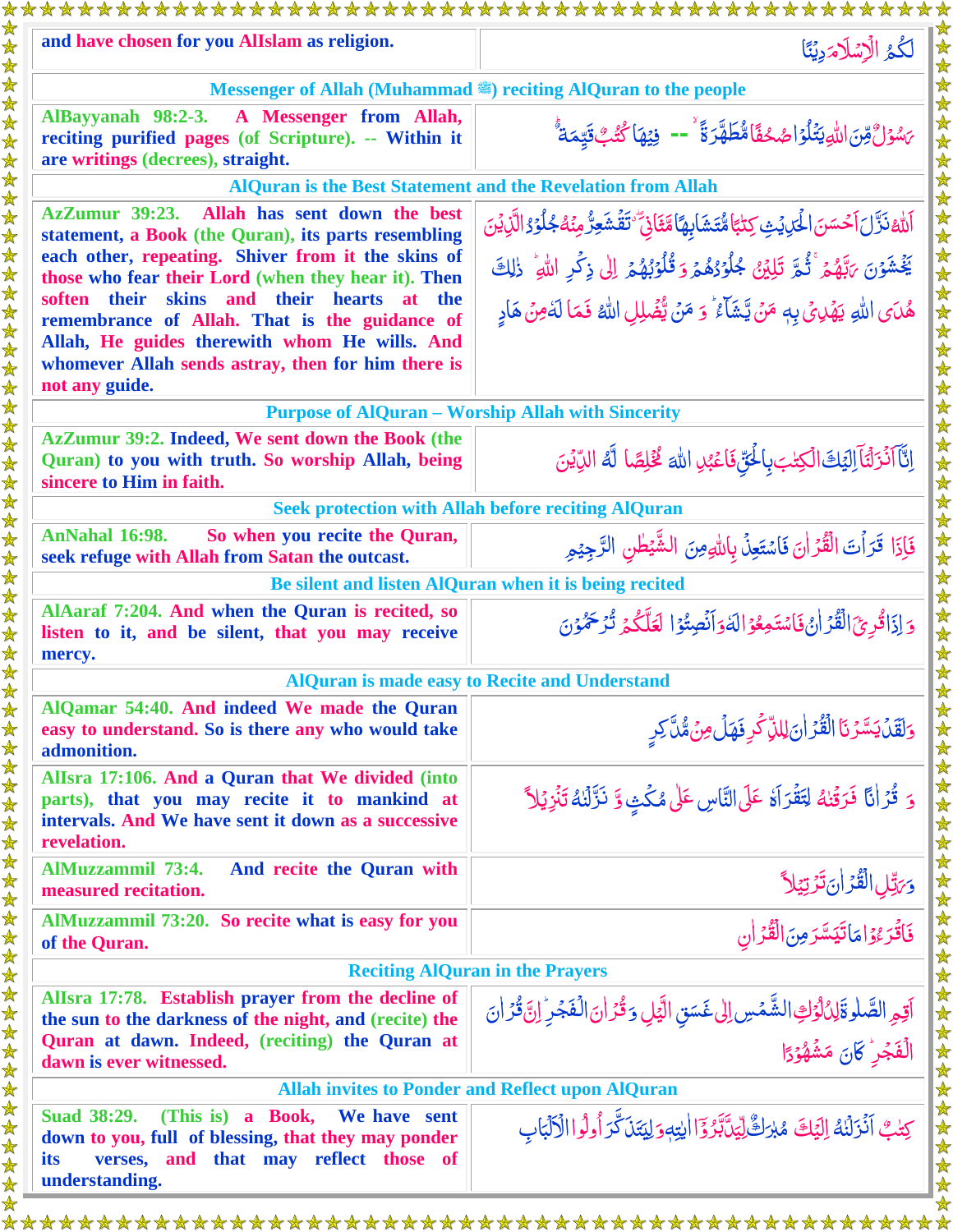| AnNisa 4:82. Do they not then reflect upon the<br>Quran. And if it had been from other than Allah,<br>they would have found therein much contradictions.<br>كَثِيْرَا<br>AlHashr 59:21. If We had sent down this Quran<br>لَوۡ اَذۡزَلۡنَا هٰذَا الۡقُدۡرَانَ عَلٰى جَبَلٍ لَّرَ اَيۡتَهٗ خَاشِعًا مُّتَصَدِّعًا قِنۡ خَشۡيَةِ اللهِ<br>upon a mountain, you would have seen it humbling<br>(and) splitting asunder by the fear of Allah. And<br>these are the parables We present to the people that<br>perhaps they may reflect.<br>Muhammad 47:24. Do they not then reflect over<br>the Quran, or are there locks upon their hearts.<br>AzZumur 39:27. And certainly, We have put forth<br>for mankind in this Quran all kinds of similitudes<br>that they might remember.<br><b>AlQuran confirms Scriptures before it</b><br>AlBaqarah 2:89 And when there came to them a<br>Book (Quran) from Allah confirming that which is<br>with them.<br>AlAnaam 6:92. And this is a Book which We have<br>sent down, blessed, confirming that (revealed)<br>before it.<br><b>Allah promises to safeguard AlQuran</b><br>AlQiamah 75:17-19. Indeed, upon Us is its<br>collection, and its recitation. -- So, when We have<br>recited it, then follow its recitation. -- Then, indeed,<br>it is upon Us its clarification.<br><b>AlQuran is Noor (Light)</b><br>AlMaidah 5:15.<br>Indeed, there has come to you<br>قَلْبَاءَكُمْ مِّنَ اللَّهِ نُوۡرٌوَّ كِتَٰبٌ مُّبِيۡنٌ<br>from Allah a Light and a clear Book (the Quran).<br>Ibrahim 14:1. Alif. Lam. Ra. A Book which We<br>الَّرَّ "كِتْبٌ أَنْزَلْنُهُ إِلَيْكَ لِتُخْرِجَ النَّاسَ مِنَ الظُّلُمٰتِ إِلَى النُّوْرِ، ۚ بِإِذْن<br>have revealed to you (Muhammad) that you might<br>bring mankind out from darkness into the Light, by<br>the permission of their Lord, to the path of the All<br><b>Mighty, the Owner of Praise.</b><br>AlHadid 57:9. It is He who sends down upon<br>His servant manifest verses (of the Quran) that he<br>may bring you out from darkness into the light.<br>And indeed, Allah is to you Most Kind, Most<br>Merciful. | *********************<br>******************** |                                                                                                                             |  |
|------------------------------------------------------------------------------------------------------------------------------------------------------------------------------------------------------------------------------------------------------------------------------------------------------------------------------------------------------------------------------------------------------------------------------------------------------------------------------------------------------------------------------------------------------------------------------------------------------------------------------------------------------------------------------------------------------------------------------------------------------------------------------------------------------------------------------------------------------------------------------------------------------------------------------------------------------------------------------------------------------------------------------------------------------------------------------------------------------------------------------------------------------------------------------------------------------------------------------------------------------------------------------------------------------------------------------------------------------------------------------------------------------------------------------------------------------------------------------------------------------------------------------------------------------------------------------------------------------------------------------------------------------------------------------------------------------------------------------------------------------------------------------------------------------------------------------------------------------------------------------------------------------------------------------------------------------------------------------------------------------------------------------------------------------------------------------------------------------------|-----------------------------------------------|-----------------------------------------------------------------------------------------------------------------------------|--|
|                                                                                                                                                                                                                                                                                                                                                                                                                                                                                                                                                                                                                                                                                                                                                                                                                                                                                                                                                                                                                                                                                                                                                                                                                                                                                                                                                                                                                                                                                                                                                                                                                                                                                                                                                                                                                                                                                                                                                                                                                                                                                                            |                                               | أَفَلَا يَتَدَبَّرُوْنَ الْقُرْ أَنَ ۚ وَلَوۡ كَانَ مِنۡ عِنۡلِ غَيۡرِ اللَّهِ لَوَجَلُوۡ افِيۡهِ اخۡتِلَافَا               |  |
|                                                                                                                                                                                                                                                                                                                                                                                                                                                                                                                                                                                                                                                                                                                                                                                                                                                                                                                                                                                                                                                                                                                                                                                                                                                                                                                                                                                                                                                                                                                                                                                                                                                                                                                                                                                                                                                                                                                                                                                                                                                                                                            |                                               |                                                                                                                             |  |
|                                                                                                                                                                                                                                                                                                                                                                                                                                                                                                                                                                                                                                                                                                                                                                                                                                                                                                                                                                                                                                                                                                                                                                                                                                                                                                                                                                                                                                                                                                                                                                                                                                                                                                                                                                                                                                                                                                                                                                                                                                                                                                            |                                               | وَتِلۡكَ الۡكَمۡثَالُ نَضۡرِبُهَا لِلنَّاسِ لَعَلَّهُمۡ يَتَفَكَّرُوۡنَ                                                     |  |
|                                                                                                                                                                                                                                                                                                                                                                                                                                                                                                                                                                                                                                                                                                                                                                                                                                                                                                                                                                                                                                                                                                                                                                                                                                                                                                                                                                                                                                                                                                                                                                                                                                                                                                                                                                                                                                                                                                                                                                                                                                                                                                            |                                               | اَفَلَا يَتَلَبَّرُوْنَ الْقُرَٰانَ اَمَّ عَلٰى قُلُوْبٍ اَقْفَالُهَا                                                       |  |
|                                                                                                                                                                                                                                                                                                                                                                                                                                                                                                                                                                                                                                                                                                                                                                                                                                                                                                                                                                                                                                                                                                                                                                                                                                                                                                                                                                                                                                                                                                                                                                                                                                                                                                                                                                                                                                                                                                                                                                                                                                                                                                            |                                               | وَلَقَدْ ضَرَبْنَا لِلنَّاسِ فِيَهٰذَا الْقُرَ أَنِ مِنْ كُلِّ مَثَلِ لَّعَلَّهُمْ يَتَذَكَّرُوْنَ                          |  |
|                                                                                                                                                                                                                                                                                                                                                                                                                                                                                                                                                                                                                                                                                                                                                                                                                                                                                                                                                                                                                                                                                                                                                                                                                                                                                                                                                                                                                                                                                                                                                                                                                                                                                                                                                                                                                                                                                                                                                                                                                                                                                                            |                                               |                                                                                                                             |  |
|                                                                                                                                                                                                                                                                                                                                                                                                                                                                                                                                                                                                                                                                                                                                                                                                                                                                                                                                                                                                                                                                                                                                                                                                                                                                                                                                                                                                                                                                                                                                                                                                                                                                                                                                                                                                                                                                                                                                                                                                                                                                                                            |                                               | وَ لَمَّا جَاْءَهُمۡ كِتَٰبٌ مِّنۡ عِنۡلِ اللَّهِ مُصَلِّقٌ لِّمَا مَعَهُمۡ رَ                                              |  |
|                                                                                                                                                                                                                                                                                                                                                                                                                                                                                                                                                                                                                                                                                                                                                                                                                                                                                                                                                                                                                                                                                                                                                                                                                                                                                                                                                                                                                                                                                                                                                                                                                                                                                                                                                                                                                                                                                                                                                                                                                                                                                                            |                                               | وَهٰذَا كِتٰبٌ أَنْزَلْنُهُمْبُرَكٌ مُّصَدِّقُ الَّذِي يَبْنَ يَكِنَّهِ                                                     |  |
|                                                                                                                                                                                                                                                                                                                                                                                                                                                                                                                                                                                                                                                                                                                                                                                                                                                                                                                                                                                                                                                                                                                                                                                                                                                                                                                                                                                                                                                                                                                                                                                                                                                                                                                                                                                                                                                                                                                                                                                                                                                                                                            |                                               |                                                                                                                             |  |
|                                                                                                                                                                                                                                                                                                                                                                                                                                                                                                                                                                                                                                                                                                                                                                                                                                                                                                                                                                                                                                                                                                                                                                                                                                                                                                                                                                                                                                                                                                                                                                                                                                                                                                                                                                                                                                                                                                                                                                                                                                                                                                            |                                               | اِنَّ عَلَيْنَا جَمُعَهُوَقُرُ اٰنَهُ ۚ -- فَإِذَا قَرَأَنهُ فَاتَّبِعُ قُرَ اٰنَهُ ۚ -- ثُمَّ اِنَّ عَلَيْنَا<br>بَيَانَهُ |  |
|                                                                                                                                                                                                                                                                                                                                                                                                                                                                                                                                                                                                                                                                                                                                                                                                                                                                                                                                                                                                                                                                                                                                                                                                                                                                                                                                                                                                                                                                                                                                                                                                                                                                                                                                                                                                                                                                                                                                                                                                                                                                                                            |                                               |                                                                                                                             |  |
|                                                                                                                                                                                                                                                                                                                                                                                                                                                                                                                                                                                                                                                                                                                                                                                                                                                                                                                                                                                                                                                                                                                                                                                                                                                                                                                                                                                                                                                                                                                                                                                                                                                                                                                                                                                                                                                                                                                                                                                                                                                                                                            |                                               |                                                                                                                             |  |
|                                                                                                                                                                                                                                                                                                                                                                                                                                                                                                                                                                                                                                                                                                                                                                                                                                                                                                                                                                                                                                                                                                                                                                                                                                                                                                                                                                                                                                                                                                                                                                                                                                                                                                                                                                                                                                                                                                                                                                                                                                                                                                            |                                               |                                                                                                                             |  |
|                                                                                                                                                                                                                                                                                                                                                                                                                                                                                                                                                                                                                                                                                                                                                                                                                                                                                                                                                                                                                                                                                                                                                                                                                                                                                                                                                                                                                                                                                                                                                                                                                                                                                                                                                                                                                                                                                                                                                                                                                                                                                                            |                                               |                                                                                                                             |  |
|                                                                                                                                                                                                                                                                                                                                                                                                                                                                                                                                                                                                                                                                                                                                                                                                                                                                                                                                                                                                                                                                                                                                                                                                                                                                                                                                                                                                                                                                                                                                                                                                                                                                                                                                                                                                                                                                                                                                                                                                                                                                                                            |                                               | يَبْهِمُ إِلَى صِرَاطِ الْعَزِيْزِ الْحَمِيْلِ                                                                              |  |
|                                                                                                                                                                                                                                                                                                                                                                                                                                                                                                                                                                                                                                                                                                                                                                                                                                                                                                                                                                                                                                                                                                                                                                                                                                                                                                                                                                                                                                                                                                                                                                                                                                                                                                                                                                                                                                                                                                                                                                                                                                                                                                            |                                               | ۿؘۅؘالَّذِي يُنَزِّلُ عَلَى عَبۡلِهٖٓالِّتِ بَيِّنۡتٍ لِيُّخۡرِ جَكُمۡ مِّنَ الظُّلُمٰتِ إِلَى النُّوۡرِ                    |  |
|                                                                                                                                                                                                                                                                                                                                                                                                                                                                                                                                                                                                                                                                                                                                                                                                                                                                                                                                                                                                                                                                                                                                                                                                                                                                                                                                                                                                                                                                                                                                                                                                                                                                                                                                                                                                                                                                                                                                                                                                                                                                                                            |                                               | وَانَّ اللَّهَ بِكُمۡ لَرَّ وُوْتٌ مَّ حِيۡهُ                                                                               |  |
| AtTaghabun 64:8. So believe in Allah and His<br>Messenger and the Light (the Quran) that We have<br>sent down. And Allah is All Aware of what you do.                                                                                                                                                                                                                                                                                                                                                                                                                                                                                                                                                                                                                                                                                                                                                                                                                                                                                                                                                                                                                                                                                                                                                                                                                                                                                                                                                                                                                                                                                                                                                                                                                                                                                                                                                                                                                                                                                                                                                      |                                               | فَأُمِنُوْا بِاللَّهِ وَيَسْوَلِهِ وَالنُّوْيِ الَّذِيِّ أَنْزَلْنَا وَاللَّهُ بِمَا تَعْمَلُوْنَ جَبِبْرٌ                  |  |
| <b>AlQuran is Hidayat (Guidance)</b>                                                                                                                                                                                                                                                                                                                                                                                                                                                                                                                                                                                                                                                                                                                                                                                                                                                                                                                                                                                                                                                                                                                                                                                                                                                                                                                                                                                                                                                                                                                                                                                                                                                                                                                                                                                                                                                                                                                                                                                                                                                                       |                                               |                                                                                                                             |  |
| AlBaqarah 2:2 This is the Book about which there<br>is no doubt, a guidance for those who fear (Allah).                                                                                                                                                                                                                                                                                                                                                                                                                                                                                                                                                                                                                                                                                                                                                                                                                                                                                                                                                                                                                                                                                                                                                                                                                                                                                                                                                                                                                                                                                                                                                                                                                                                                                                                                                                                                                                                                                                                                                                                                    |                                               | ذٰلِكَ الْكِتْبُ لَا رَيْبَ ۚ ۖ فِيْهِ ۚ هُلَّى لِلْمُتَّقِينَ                                                              |  |
| هُلَّى لِّلنَّاسِ وَبَيِّنْتٍ مِّنَ الْهُمَّايِ وَ الْفُرْقَانِ<br>AlBaqarah 2:185. A guidance for mankind, and<br>clear proofs of guidance, and the criterion.                                                                                                                                                                                                                                                                                                                                                                                                                                                                                                                                                                                                                                                                                                                                                                                                                                                                                                                                                                                                                                                                                                                                                                                                                                                                                                                                                                                                                                                                                                                                                                                                                                                                                                                                                                                                                                                                                                                                            |                                               |                                                                                                                             |  |
| Luqman 31:2-3. These are revelations of the wise<br>Book. -- A guidance and a mercy for the righteous<br>people.                                                                                                                                                                                                                                                                                                                                                                                                                                                                                                                                                                                                                                                                                                                                                                                                                                                                                                                                                                                                                                                                                                                                                                                                                                                                                                                                                                                                                                                                                                                                                                                                                                                                                                                                                                                                                                                                                                                                                                                           |                                               | تِلْكَ اٰيٰتُ الْكِتٰبِ الْحَكِيْمِ -- هُدَّى وَّ يَحْمَةَ لِلْمُحْسِنِيْنَ                                                 |  |